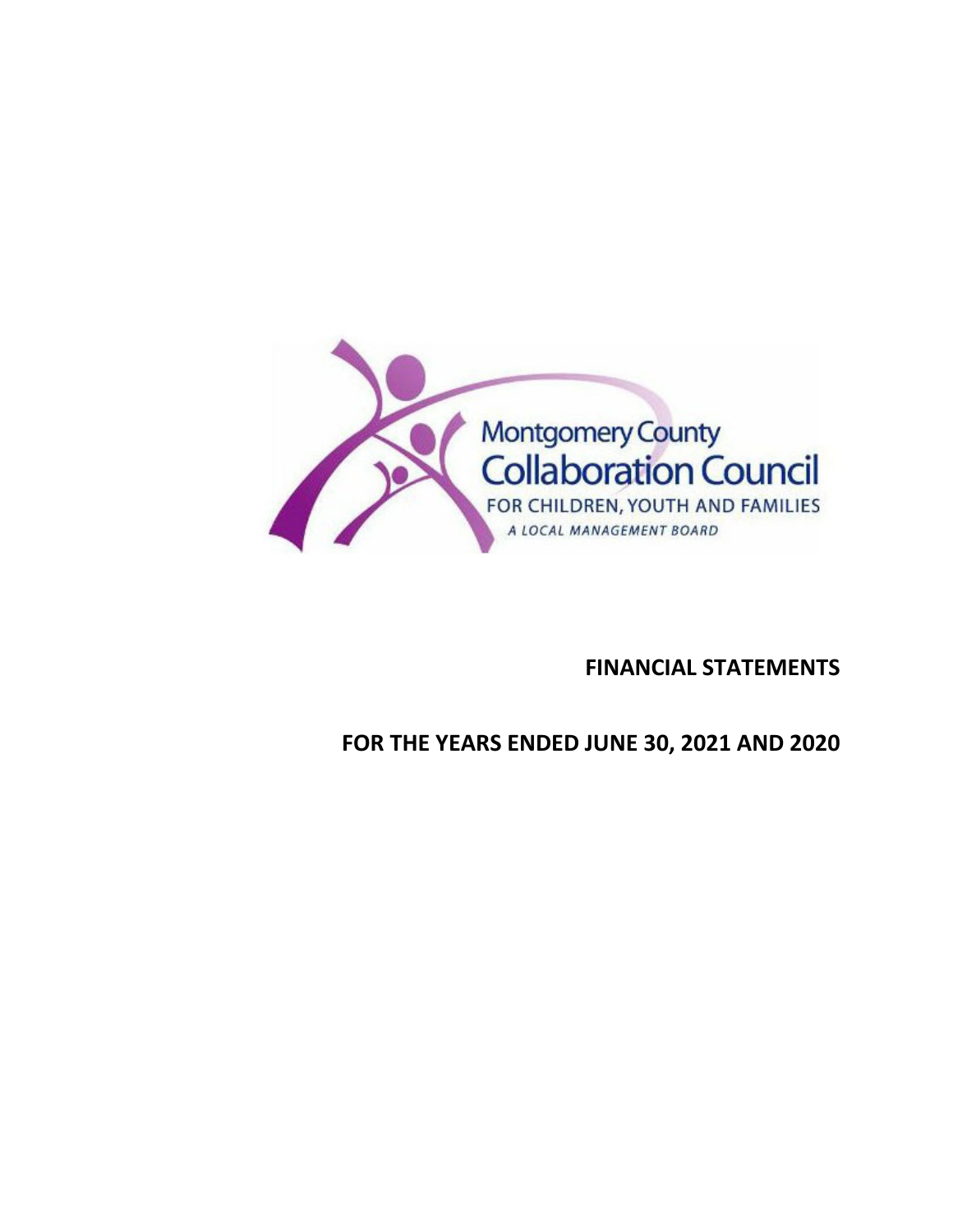# MONTGOMERY COUNTY COLLABORATION COUNCIL FOR CHILDREN, YOUTH AND FAMILIES, INC.

## FINANCIAL STATEMENTS

## FOR THE YEARS ENDED JUNE 30, 2021 AND 2020

# TABLE OF CONTENTS

|                              | Page |
|------------------------------|------|
|                              |      |
| <b>Financial Statements:</b> |      |
|                              |      |
|                              |      |
|                              |      |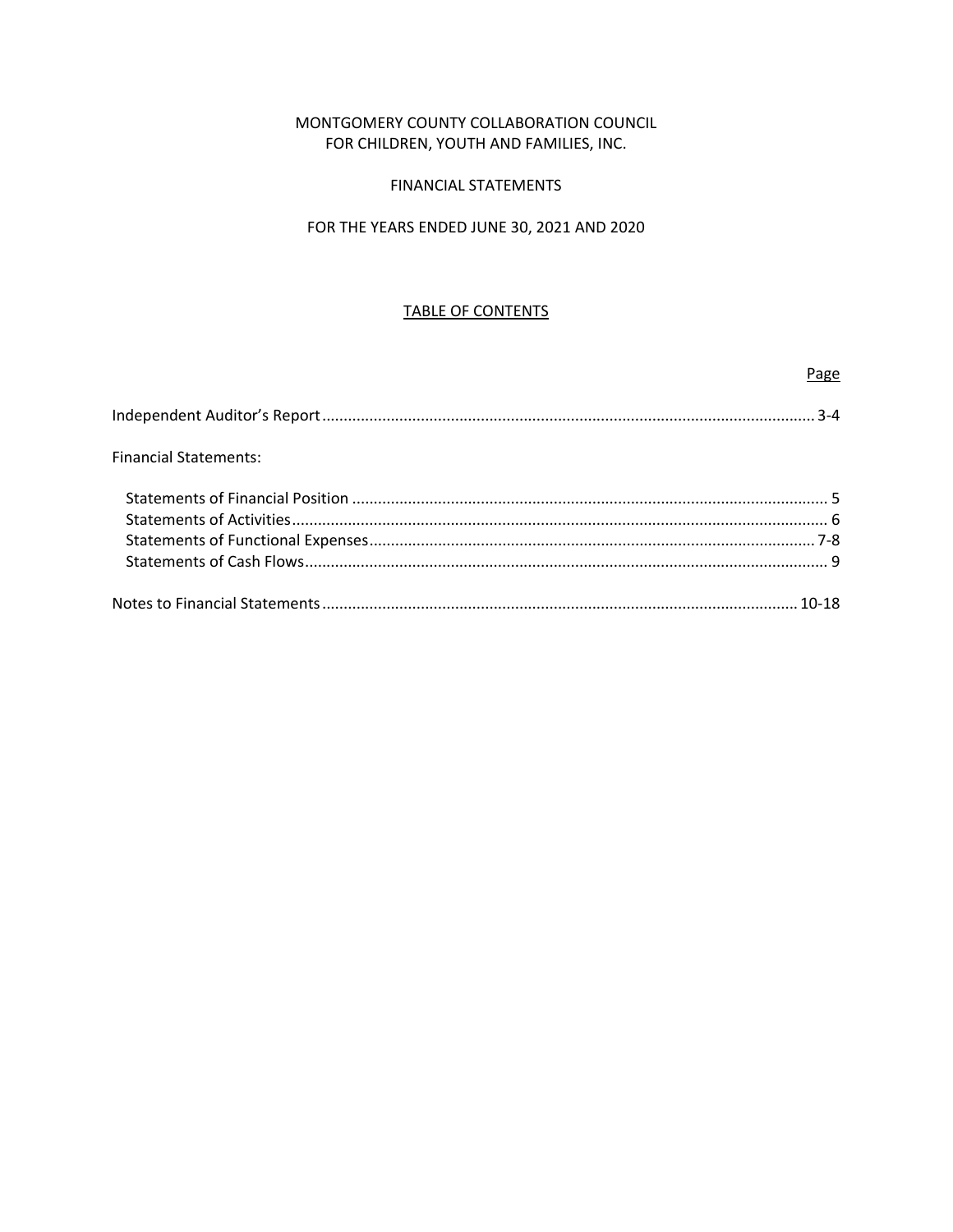

## INDEPENDENT AUDITOR'S REPORT

To the Board of Directors of Montgomery County Collaboration Council for Children, Youth and Families, Inc.

## **Report on the Financial Statements**

We have audited the accompanying financial statements of Montgomery County Collaboration Council for Children, Youth and Families, Inc. (a nonprofit organization), which comprise the statements of financial position as of June 30, 2021 and 2020, and the related statements of activities, functional expenses, and cash flows for the years then ended, and the related notes to the financial statements.

## **Management's Responsibility for the Financial Statements**

Management is responsible for the preparation and fair presentation of these financial statements in accordance with accounting principles generally accepted in the United States of America; this includes the design, implementation, and maintenance of internal control relevant to the preparation and fair presentation of financial statements that are free from material misstatement, whether due to fraud or error.

#### **Auditor's Responsibility**

Our responsibility is to express an opinion on these financial statements based on our audits. We conducted our audits in accordance with auditing standards generally accepted in the United States of America and the standards applicable to financial audits contained in *Government Auditing Standards*, issued by the Comptroller General of the United States. Those standards require that we plan and perform the audit to obtain reasonable assurance about whether the financial statements are free from material misstatement.

An audit involves performing procedures to obtain audit evidence about the amounts and disclosures in the financial statements. The procedures selected depend on the auditor's judgment, including the assessment of the risks of material misstatement of the financial statements, whether due to fraud or error. In making those risk assessments, the auditor considers internal control relevant to the entity's preparation and fair presentation of the financial statements in order to design audit procedures that are appropriate in the circumstances, but not for the purpose of expressing an opinion on the effectiveness of the entity'sinternal control. Accordingly, we express no such opinion. An audit also includes evaluating the appropriateness of accounting policies used and the reasonableness of significant accounting estimates made by management, as well as evaluating the overall presentation of the financial statements.

We believe that the audit evidence we have obtained is sufficient and appropriate to provide a basis for our audit opinion.

59 Franklin Street, 2nd Floor Annapolis, MD 21401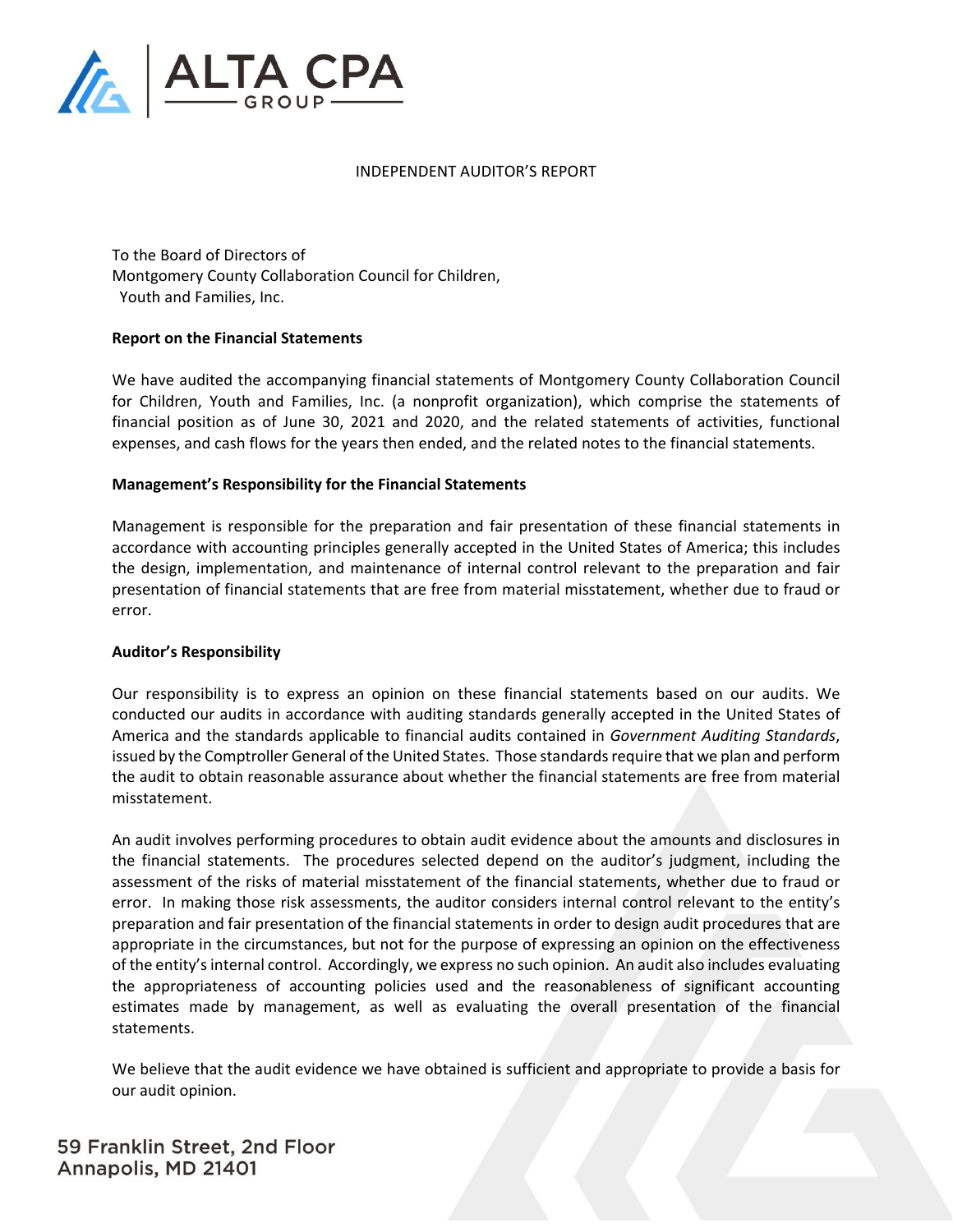## **Opinion**

In our opinion, the financial statements referred to above present fairly, in all material respects, the financial position of Montgomery County Collaboration Council for Children, Youth and Families, Inc. as of June 30, 2021 and 2020, and the changes in its net assets and its cash flows for the years then ended in accordance with accounting principles generally accepted in the United States of America.

alta CPA Group, LLC

October 26, 2021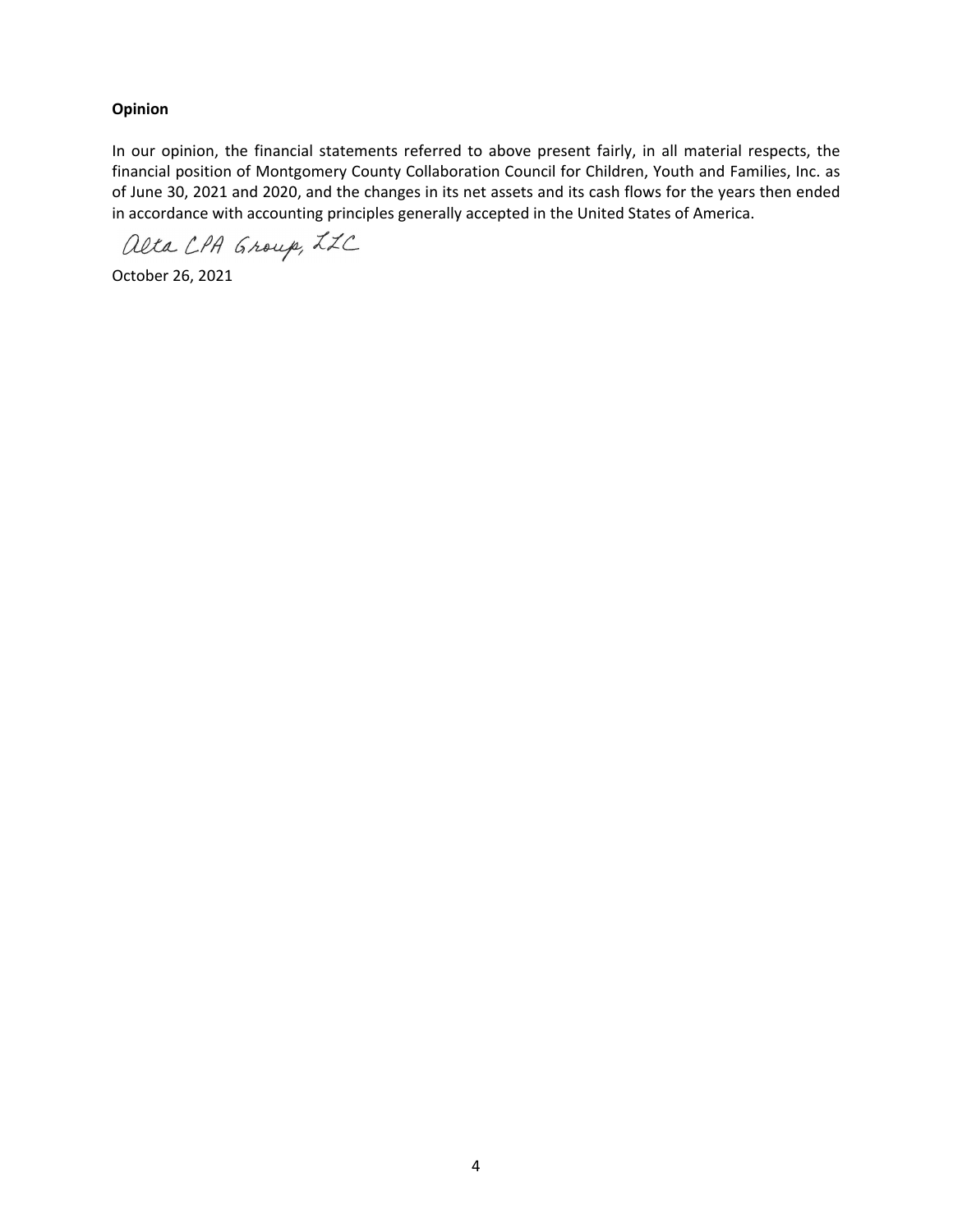# MONTGOMERY COUNTY COLLABORATION COUNCIL FOR CHILDREN, YOUTH AND FAMILIES, INC. STATEMENTS OF FINANCIAL POSITION JUNE 30, 2021 AND 2020

|                                         |    | 2021      |     | 2020      |
|-----------------------------------------|----|-----------|-----|-----------|
| <b>ASSETS</b>                           |    |           |     |           |
| <b>Current Assets:</b>                  |    |           |     |           |
| Cash                                    | \$ | 897,958   | \$  | 1,061,675 |
| <b>Accounts Receivable</b>              |    | 986,956   |     | 903,743   |
| <b>Prepaid Expenses</b>                 |    | 7,932     |     | 37,320    |
| <b>Total Current Assets</b>             |    | 1,892,846 |     | 2,002,738 |
| Property and Equipment:                 |    |           |     |           |
| <b>Furniture and Fixtures</b>           |    | 82,145    |     | 78,369    |
| Less: Accumulated Depreciation          |    | (54, 840) |     | (35, 729) |
| Net Property and Equipment              |    | 27,305    |     | 42,640    |
| Other Assets:                           |    |           |     |           |
| Deposits                                |    | 10,566    |     | 10,566    |
| <b>Total Other Assets</b>               |    | 10,566    |     | 10,566    |
| <b>Total Assets</b>                     | Ş  | 1,930,717 | \$. | 2,055,944 |
| LIABILITIES AND NET ASSETS              |    |           |     |           |
| <b>Current Liabilities:</b>             |    |           |     |           |
| <b>Accounts Payable</b>                 | \$ | 16,232    | \$  | 453,680   |
| <b>Accrued Expenses</b>                 |    | 87,025    |     | 159,723   |
| <b>Unapplied Grant Funds</b>            |    | 571,768   |     | 308,503   |
| <b>Total Current Liabilities</b>        |    | 675,025   |     | 921,906   |
| <b>Total Liabilities</b>                |    | 675,025   |     | 921,906   |
| Net Assets:                             |    |           |     |           |
| <b>Without Donor Restrictions</b>       |    | 1,220,192 |     | 1,123,538 |
| <b>With Donor Restrictions</b>          |    | 35,500    |     | 10,500    |
| <b>Total Net Assets</b>                 |    | 1,255,692 |     | 1,134,038 |
| <b>Total Liabilities and Net Assets</b> | \$ | 1,930,717 | \$  | 2,055,944 |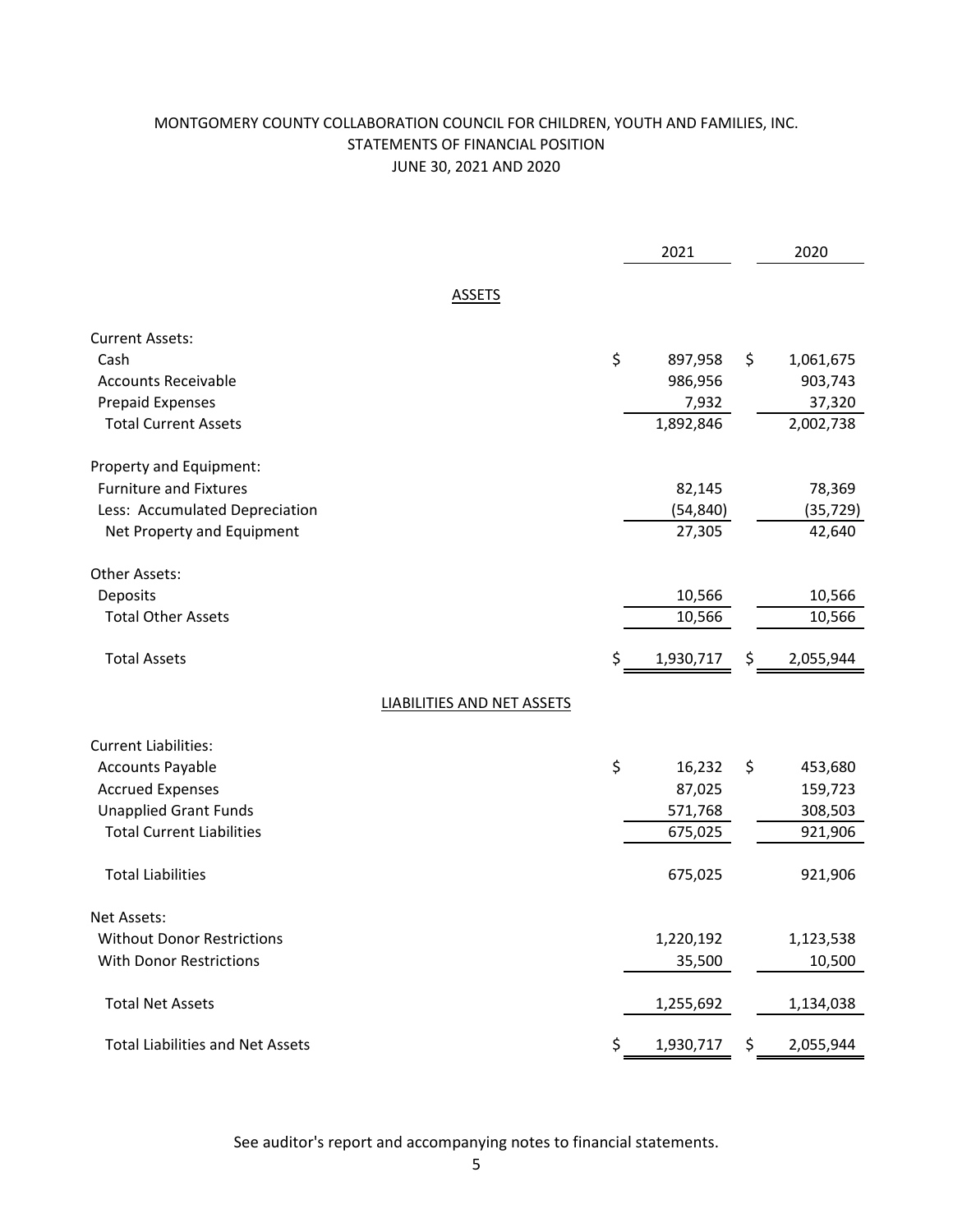#### MONTGOMERY COUNTY COLLABORATION COUNCIL FOR CHILDREN, YOUTH AND FAMILIES, INC. STATEMENTS OF ACTIVITIES FOR THE YEARS ENDED JUNE 30, 2021 AND 2020

|                                       | 2021                                 |    |                                   |    |           | 2020                                 |    |                                   |    |            |  |  |
|---------------------------------------|--------------------------------------|----|-----------------------------------|----|-----------|--------------------------------------|----|-----------------------------------|----|------------|--|--|
|                                       | <b>Without Donor</b><br>Restrictions |    | <b>With Donor</b><br>Restrictions |    | Total     | <b>Without Donor</b><br>Restrictions |    | <b>With Donor</b><br>Restrictions |    | Total      |  |  |
| Support and Revenue:                  |                                      |    |                                   |    |           |                                      |    |                                   |    |            |  |  |
| <b>Government Contracts</b>           | \$<br>5,186,347                      | \$ |                                   | \$ | 5,186,347 | \$<br>5,600,034                      | \$ | 17,500                            | \$ | 5,617,534  |  |  |
| Contributions                         | 31,591                               |    | 25,000                            |    | 56,591    | 32,535                               |    | 10,500                            |    | 43,035     |  |  |
| Interest Income                       | 38,706                               |    |                                   |    | 38,706    | 1,704                                |    |                                   |    | 1,704      |  |  |
| Net Assets Released from Restrictions |                                      |    |                                   |    |           | 30,000                               |    | (30,000)                          |    |            |  |  |
| <b>Total Support and Revenue</b>      | 5,256,644                            |    | 25,000                            |    | 5,281,644 | 5,664,273                            |    | (2,000)                           |    | 5,662,273  |  |  |
| <b>Operating Expenses:</b>            |                                      |    |                                   |    |           |                                      |    |                                   |    |            |  |  |
| Program Services:                     |                                      |    |                                   |    |           |                                      |    |                                   |    |            |  |  |
| <b>ACE Academy</b>                    |                                      |    |                                   |    |           | 36,335                               |    |                                   |    | 36,335     |  |  |
| Children with Intensive Needs         | 1,038,739                            |    |                                   |    | 1,038,739 | 1,066,243                            |    |                                   |    | 1,066,243  |  |  |
| <b>Community of Practice</b>          | 75,174                               |    |                                   |    | 75,174    | 129,204                              |    |                                   |    | 129,204    |  |  |
| Excel Beyond the Bell                 |                                      |    |                                   |    |           | 510,741                              |    |                                   |    | 510,741    |  |  |
| Equal Justice for All Youth           | 1,196,262                            |    |                                   |    | 1,196,262 | 1,084,899                            |    |                                   |    | 1,084,899  |  |  |
| Early Childhood                       | 165,768                              |    |                                   |    | 165,768   | 174,710                              |    |                                   |    | 174,710    |  |  |
| Info Montgomery                       | 127,905                              |    |                                   |    | 127,905   | 131,078                              |    |                                   |    | 131,078    |  |  |
| Out-of-School Time                    | 732,334                              |    |                                   |    | 732,334   |                                      |    |                                   |    |            |  |  |
| Re-Engagement Center                  | 489,247                              |    |                                   |    | 489,247   | 430,891                              |    |                                   |    | 430,891    |  |  |
| Social Emotional                      | 92,324                               |    |                                   |    | 92,324    | 100,301                              |    |                                   |    | 100,301    |  |  |
| <b>Substance Abuse Prevention</b>     | 214,452                              |    |                                   |    | 214,452   | 188,542                              |    |                                   |    | 188,542    |  |  |
| Systems of Care                       | 281,624                              |    |                                   |    | 281,624   | 1,050,651                            |    |                                   |    | 1,050,651  |  |  |
| Youth Advisory                        |                                      |    |                                   |    |           | 8,032                                |    |                                   |    | 8,032      |  |  |
| <b>Total Program Services</b>         | 4,413,829                            |    |                                   |    | 4,413,829 | 4,911,627                            |    |                                   |    | 4,911,627  |  |  |
| <b>Supporting Services:</b>           |                                      |    |                                   |    |           |                                      |    |                                   |    |            |  |  |
| <b>Management and General</b>         | 746,161                              |    |                                   |    | 746,161   | 959,175                              |    |                                   |    | 507,076    |  |  |
| <b>Total Supporting Services</b>      | 746,161                              |    |                                   |    | 746,161   | 959,175                              |    |                                   |    | 959,175    |  |  |
| <b>Total Operating Expenses</b>       | 5,159,990                            |    |                                   |    | 5,159,990 | 5,870,802                            |    |                                   |    | 5,870,802  |  |  |
| Change in Net Assets                  | 96,654                               |    | 25,000                            |    | 121,654   | (206, 529)                           |    | (2,000)                           |    | (208, 529) |  |  |
| Net Assets at Beginning of Year       | 1,123,538                            |    | 10,500                            |    | 1,134,038 | 1,330,067                            |    | 12,500                            |    | 1,342,567  |  |  |
| Net Assets at End of Year             | \$<br>1,220,192                      | \$ | 35,500                            | \$ | 1,255,692 | \$<br>1,123,538                      | \$ | 10,500                            | \$ | 1,134,038  |  |  |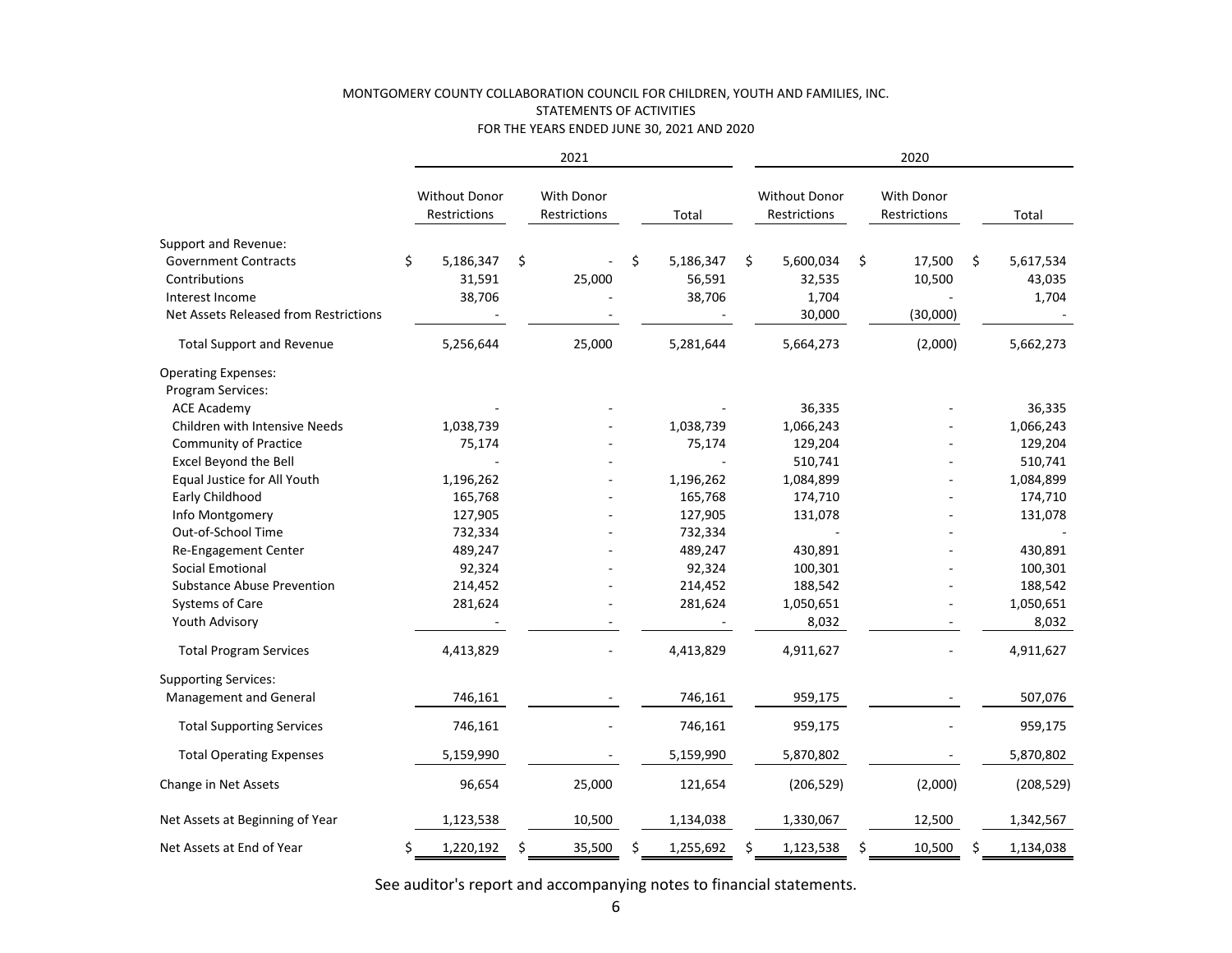# MONTGOMERY COUNTY COLLABORATION COUNCIL FOR CHILDREN, YOUTH AND FAMILIES, INC. STATEMENT OF FUNCTIONAL EXPENSES FOR THE YEAR ENDED JUNE 30, 2021

|                                 |                            |                              |                          |                          |                          | <b>Program Services</b> |                          |                          |                          |                          |                          |                     |                          |     |                      |
|---------------------------------|----------------------------|------------------------------|--------------------------|--------------------------|--------------------------|-------------------------|--------------------------|--------------------------|--------------------------|--------------------------|--------------------------|---------------------|--------------------------|-----|----------------------|
|                                 | Children with<br>Intensive | Community                    | Equal<br>Justice for     | Early                    | Info-                    | Re-<br>Engagement       |                          | Social                   | Substance<br>Abuse       | Systems                  | Time<br>Out Of           | Program<br>Services | Management<br>and        |     | Total                |
|                                 | Needs                      | of Practice                  | All Youth                | Childhood                | Montgomery               | Center                  |                          | Emotional                | Prevention               | of Care                  | School                   | Total               | General                  |     | Expenses             |
| <b>Direct Program Services:</b> |                            |                              |                          |                          |                          |                         |                          |                          |                          |                          |                          |                     |                          |     |                      |
| <b>Direct Services</b>          | \$<br>636,783 \$           | 69,616 \$                    | 994,074 \$               | 158,482 \$               | $\sim$                   | Ŝ.                      | 486,011 \$               | $92,324$ \$              | 83,725 \$                | 177,685 \$               | 507,194<br>- Ś           | 3,205,894 \$        | 23,367                   | - Ś | 3,229,261            |
| <b>Direct Salaries</b>          | 220,609                    | $\sim$                       | 79,972                   | 5,285                    | 76,509                   |                         |                          |                          | 77,961                   | 20,045                   | 118,632                  | 599,013             | 517,571                  |     | 1,116,584            |
| <b>Direct Fringe</b>            | 68,862                     | $\overline{\phantom{a}}$     | 52,886                   | 1,220                    | 15,091                   |                         | $\overline{\phantom{a}}$ | $\sim$                   | 20,642                   | 6,812                    | 23,526                   | 189,039             | 119,234                  |     | 308,273              |
| <b>Total Direct Program</b>     |                            |                              |                          |                          |                          |                         |                          |                          |                          |                          |                          |                     |                          |     |                      |
| Services                        | 926,254                    | 69,616                       | 1,126,932                | 164,987                  | 91,600                   |                         | 486,011                  | 92,324                   | 182,328                  | 204,542                  | 649,352                  | 3,993,946           | 660,172                  |     | 4,654,118            |
| <b>Indirect Expenses:</b>       |                            |                              |                          |                          |                          |                         |                          |                          |                          |                          |                          |                     |                          |     |                      |
| <b>Supporting Salaries</b>      | 839                        | $\overline{\phantom{a}}$     | 18,349                   | 10                       | 1,190                    |                         |                          |                          | 106                      |                          | 746                      | 21,240              |                          |     | 21,240               |
| <b>Supporting Fringe</b>        | 188                        | $\sim$                       | 4,107                    | $\overline{2}$           | 266                      |                         |                          |                          | 24                       |                          | 167                      | 4,754               |                          |     | 4,754                |
| Occupancy, Equipment,           |                            |                              |                          |                          |                          |                         |                          |                          |                          |                          |                          |                     |                          |     |                      |
| and Software                    | 21,010                     | 1,500                        | 6,467                    | 769                      | 14,723                   |                         |                          |                          | 10,431                   | 32,253                   | 51,939                   | 139,092             | 49,984                   |     | 189,076              |
| Consultants                     | $\overline{a}$             | $\overline{\phantom{a}}$     |                          | $\overline{\phantom{a}}$ |                          |                         |                          |                          | $\overline{\phantom{a}}$ | $\sim$                   | $\overline{\phantom{a}}$ |                     | $\overline{\phantom{a}}$ |     |                      |
| <b>Professional Fees</b>        | 58,764                     | 4,058                        | 26,548                   |                          | 12,440                   |                         |                          |                          | 8,853                    | 20,451                   | 19,180                   | 150,294             | 22,292                   |     | 172,586              |
| Printing                        | $\overline{\phantom{a}}$   | $\overline{\phantom{a}}$     |                          | ٠                        |                          |                         |                          |                          | $\sim$                   | $\overline{\phantom{a}}$ | $\overline{\phantom{a}}$ |                     | $\overline{\phantom{a}}$ |     |                      |
| Communications                  | 2,016                      | $\qquad \qquad \blacksquare$ | 4,808                    | $\sim$                   | 4,117                    |                         |                          | $\overline{\phantom{m}}$ | 2,061                    | 2,921                    | 2,757                    | 18,680              | 194                      |     | 18,874               |
| Depreciation                    | 200                        | $\sim$                       | $\overline{\phantom{a}}$ | $\sim$                   | $\sim$                   |                         |                          | ٠                        | ÷.                       | 15,640                   | $\overline{\phantom{a}}$ | 15,840              | 3,271                    |     | 19,111               |
| Insurance                       | 4,940                      | $\sim$                       | 5,626                    |                          | 143                      |                         |                          | $\sim$                   | 1,758                    | 1,782                    | 734                      | 14,983              | 368                      |     | 15,351               |
| <b>Bad Debt</b>                 | ۰.                         |                              | $\overline{\phantom{a}}$ |                          | $\overline{\phantom{a}}$ |                         |                          |                          | ÷.                       | ÷.                       | ÷.                       |                     |                          |     |                      |
| Advertisement                   | $\overline{\phantom{a}}$   |                              | $\overline{\phantom{a}}$ | $\sim$                   | 1,943                    |                         |                          |                          | $\sim$                   | 1,922                    | ÷.                       | 3,865               | ÷.                       |     | 3,865                |
| <b>Supplies</b>                 | 962                        |                              | 660                      |                          | 656                      |                         |                          |                          | 441                      | 1,402                    | 1,864                    | 5,985               | 6,183                    |     | 12,168               |
| Outreach and Education          |                            |                              |                          |                          |                          |                         |                          |                          | 7,696                    | $\sim$                   |                          | 7,696               | 1,045                    |     | 8,741                |
| Professional Development        |                            |                              |                          |                          |                          |                         |                          |                          | 220                      | $\sim$                   | 148                      | 368                 | 1,510                    |     | 1,878                |
| Travel, Meals and               |                            |                              |                          |                          |                          |                         |                          |                          |                          |                          |                          |                     |                          |     |                      |
| Entertainment                   |                            |                              |                          |                          |                          |                         |                          |                          |                          |                          |                          |                     |                          |     |                      |
| Postage and Delivery            |                            |                              |                          |                          |                          |                         |                          |                          |                          |                          |                          |                     |                          |     |                      |
| Fees and Dues                   | 23,095                     |                              | 2,223                    |                          | 624                      |                         | 1,412                    |                          | 359                      | 621                      | 2,557                    | 30,891              | 666                      |     | 31,557               |
| Miscellaneous                   | 471                        |                              | 542                      |                          | 203                      |                         | 1,824                    |                          | 175                      | 90                       | 2,890                    | 6,195               | 476                      |     | 6,671                |
| <b>Total Indirect Expenses</b>  | 112,485                    | 5,558                        | 69,330                   | 781                      | 36,305                   |                         | 3,236                    |                          | 32,124                   | 77,082                   | 82,982                   | 419,883             | 85,989                   |     | 505,872              |
| <b>Total Expenses</b>           | 1,038,739<br>- \$          | 75,174 \$                    | 1,196,262 \$             | 165,768                  | 127,905<br>-S            | -\$                     | 489,247<br>-\$           | $92,324$ \$              | $214,452$ \$             | 281,624 \$               | 732,334<br>S.            | 4,413,829 \$        |                          |     | 746,161 \$ 5,159,990 |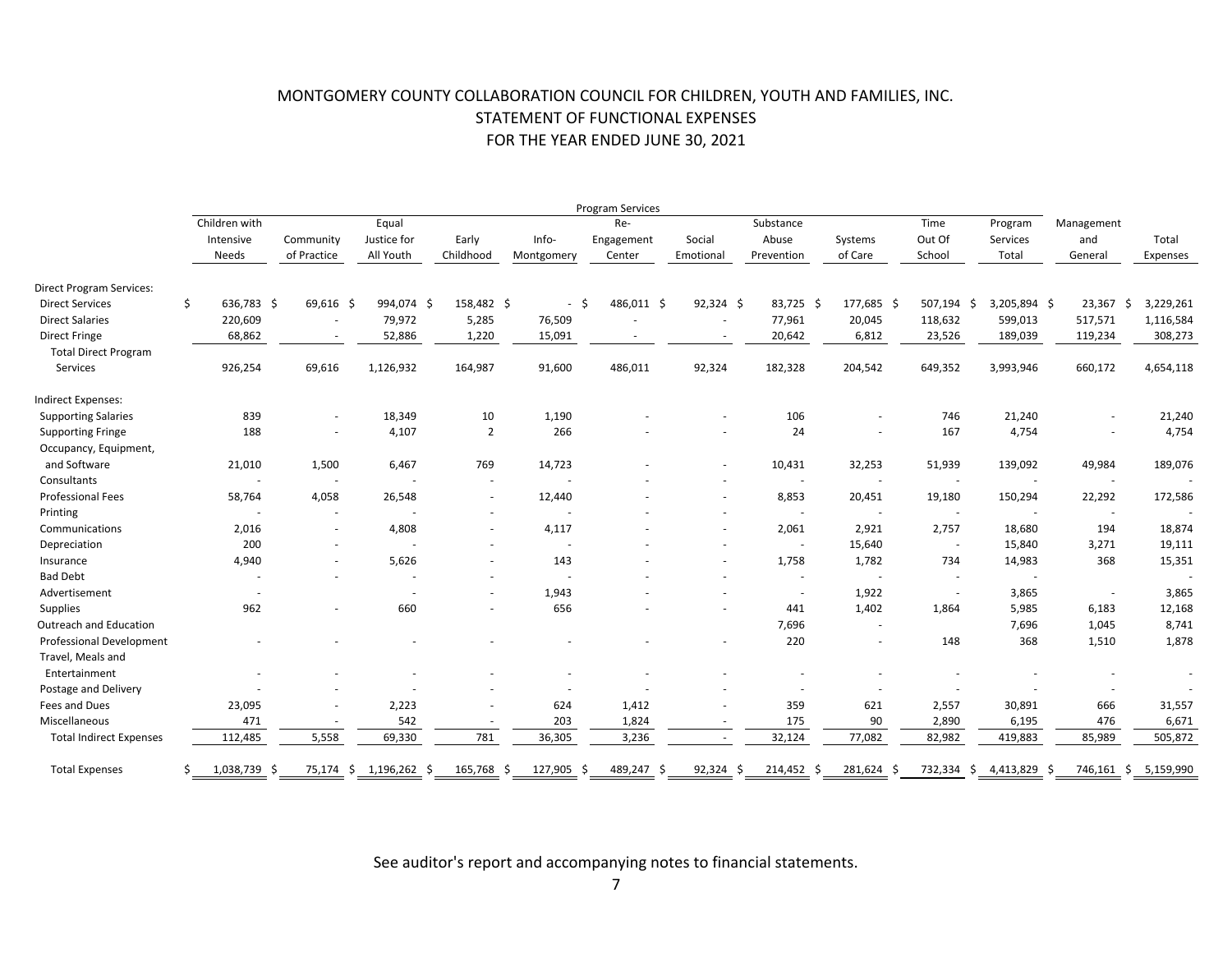#### MONTGOMERY COUNTY COLLABORATION COUNCIL FOR CHILDREN, YOUTH AND FAMILIES, INC. STATEMENT OF FUNCTIONAL EXPENSES FOR THE YEAR ENDED JUNE 30, 2020

|                                 |                          |                        |                          |                          |                         |                          | <b>Program Services</b>  |                          |                       |                          |                          |                          |                    |              |                      |
|---------------------------------|--------------------------|------------------------|--------------------------|--------------------------|-------------------------|--------------------------|--------------------------|--------------------------|-----------------------|--------------------------|--------------------------|--------------------------|--------------------|--------------|----------------------|
|                                 |                          | Children with          |                          | Excel                    | Equal                   |                          |                          | Re-                      |                       | Substance                |                          |                          | Program            | Management   |                      |
|                                 | ACE                      | Intensive              | Community                | Beyond                   | Justice for             | Early                    | Info-                    | Engagement               | Social                | Abuse                    | Systems                  | Youth                    | Services           | and          | Total                |
|                                 | Academy                  | Needs                  | of Practice              | the Bell                 | All Youth               | Childhood                | Montgomery               | Center                   | Emotional             | Prevention               | of Care                  | Advisory                 | Total              | General      | Expenses             |
| Direct Program Services:        |                          |                        |                          |                          |                         |                          |                          |                          |                       |                          |                          |                          |                    |              |                      |
| <b>Direct Services</b>          | \$<br>- \$               | 698,924<br>- Ś         | 100,316 \$               | 335,745 \$               | 882,522 \$              | 166,086 \$               | - \$                     | 423,046 \$               | $100,301$ \$          | $61,758$ \$              | 648,498 \$               | 5,250                    | 3,422,446 \$<br>S. | 5,875<br>- Ś | 3,428,321            |
| <b>Direct Salaries</b>          |                          | 208,198                | 2,509                    | 120,617                  | 82,148                  | 7,258                    | 77,080                   | 2,435                    |                       | 59,679                   | 172,919                  |                          | 732,843            | 583,292      | 1,316,135            |
| <b>Direct Fringe</b>            | $\overline{\phantom{a}}$ | 61,794                 |                          | 29,093                   | 33,847                  | 1,366                    | 18,907                   | 1,510                    |                       | 15,506                   | 51,843                   |                          | 213,866            |              | 213,866              |
| <b>Total Direct Program</b>     |                          |                        |                          |                          |                         |                          |                          |                          |                       |                          |                          |                          |                    |              |                      |
| Services                        |                          | 968,916                | 102,825                  | 485,455                  | 998,517                 | 174,710                  | 95,987                   | 426,991                  | 100,301               | 136,943                  | 873,260                  | 5,250                    | 4,369,155          | 589,167      | 4,958,322            |
| Indirect Expenses:              |                          |                        |                          |                          |                         |                          |                          |                          |                       |                          |                          |                          |                    |              |                      |
| <b>Supporting Salaries</b>      |                          |                        |                          |                          |                         |                          | 1,695                    |                          |                       | 331                      | 8,243                    |                          | 10,269             |              | 10,269               |
| <b>Supporting Fringe</b>        |                          |                        |                          |                          |                         | $\overline{\phantom{a}}$ |                          |                          |                       | $\sim$                   | $\overline{\phantom{a}}$ |                          | $\sim$             | 151,750      | 151,750              |
| Occupancy, Equipment,           |                          |                        |                          |                          |                         |                          |                          |                          |                       |                          |                          |                          |                    |              |                      |
| and Software                    | $\overline{\phantom{a}}$ | 17,995                 | 5,370                    | 5,552                    | 15,417                  | $\overline{\phantom{a}}$ | 2,025                    |                          |                       | 2,471                    | 56,965                   | $\overline{\phantom{a}}$ | 105,795            | 60,801       | 166,596              |
| Consultants                     |                          | 34,120                 | $\overline{\phantom{a}}$ | 6,000                    | 29,234                  | $\overline{\phantom{a}}$ | 3,840                    |                          |                       | 4,685                    | 27,197                   | $\sim$                   | 105,076            | 41,924       | 147,000              |
| <b>Professional Fees</b>        |                          | 26,809                 | $\overline{\phantom{a}}$ | 4,715                    | 25,831                  | $\overline{\phantom{a}}$ | 3,017                    |                          |                       | 3,681                    | 45,798                   | $\sim$                   | 109,851            | 39,638       | 149,489              |
| Printing                        |                          | 80                     | 1,511                    | $\sim$                   |                         | $\overline{\phantom{a}}$ |                          | $\sim$                   |                       | 1,043                    | ч.                       | $\overline{\phantom{a}}$ | 2,634              | 900          | 3,534                |
| Communications                  |                          | 1,387                  | 3,907                    | 244                      | 1,188                   | $\overline{\phantom{a}}$ | 4,087                    | 3,900                    |                       | 517                      | 2,004                    | $\overline{\phantom{a}}$ | 17,234             | 16,487       | 33,721               |
| Depreciation                    | $\overline{\phantom{a}}$ | 200                    | $\overline{\phantom{a}}$ | $\sim$                   |                         | $\overline{\phantom{a}}$ | $\overline{\phantom{a}}$ | $\overline{\phantom{a}}$ |                       | $\overline{\phantom{a}}$ | 13,173                   | $\overline{\phantom{a}}$ | 13,373             | 7,400        | 20,773               |
| Insurance                       |                          | 2,016                  | $\sim$                   | 354                      | 1,727                   | $\overline{\phantom{a}}$ | 227                      | ٠                        |                       | 277                      | 1,607                    | $\overline{\phantom{a}}$ | 6,208              | 2,477        | 8,685                |
| <b>Bad Debt</b>                 | 36,335                   | $\sim$                 | $\overline{\phantom{a}}$ | $\overline{\phantom{a}}$ |                         | $\overline{\phantom{a}}$ |                          |                          |                       | $\sim$                   | $\overline{\phantom{a}}$ | $\sim$                   | 36,335             |              | 36,335               |
| Advertisement                   |                          | 3,714                  |                          | $\overline{\phantom{a}}$ | 3,182                   | $\overline{\phantom{a}}$ | 17,649                   |                          |                       | 21,834                   |                          | $\overline{\phantom{a}}$ | 46,379             | 1,497        | 47,876               |
| Supplies                        |                          | 5,899                  | 2,990                    | 1,597                    | 4,104                   | $\sim$                   | 1,075                    |                          |                       | 1,298                    | 13,365                   | 1,206                    | 31,534             | 15,676       | 47,210               |
| <b>Professional Development</b> |                          | 696                    | 5,470                    | 5,592                    | 732                     | $\overline{\phantom{a}}$ | 78                       |                          |                       | 1,843                    | 555                      | $\overline{\phantom{a}}$ | 14,966             | 5,153        | 20,119               |
| Travel, Meals and               |                          |                        |                          |                          |                         |                          |                          |                          |                       |                          |                          |                          |                    |              |                      |
| Entertainment                   |                          | 882                    | 7,131                    | 509                      | 1,944                   | $\overline{\phantom{a}}$ | 140                      |                          |                       | 13,135                   | 5,672                    | 1,576                    | 30,989             | 4,174        | 35,163               |
| Postage and Delivery            |                          | 1,440                  | $\sim$                   | 456                      | 1,233                   | $\overline{\phantom{a}}$ | 44                       |                          |                       | 197                      | 1,147                    | $\overline{\phantom{a}}$ | 4,517              | 1,768        | 6,285                |
| Fees and Dues                   |                          | 2,089                  | $\sim$                   | 267                      | 1,790                   | $\overline{\phantom{a}}$ | 1,214                    |                          |                       | 287                      | 1,665                    | $\overline{\phantom{a}}$ | 7,312              | 2,567        | 9,879                |
| Miscellaneous                   |                          |                        |                          | $\overline{\phantom{a}}$ |                         | $\overline{\phantom{a}}$ |                          |                          |                       | $\overline{\phantom{a}}$ |                          |                          |                    | 17,796       | 17,796               |
| <b>Total Indirect Expenses</b>  | 36,335                   | 97,327                 | 26,379                   | 25,286                   | 86,382                  | $\overline{\phantom{a}}$ | 35,091                   | 3,900                    |                       | 51,599                   | 177,391                  | 2,782                    | 542,472            | 370,008      | 912,480              |
| <b>Total Expenses</b>           | Ŝ                        | 36,335 \$ 1,066,243 \$ | 129,204 \$               |                          | 510,741 \$ 1,084,899 \$ | 174,710 \$               | 131,078 \$               | 430,891 \$               | $100,301 \text{ }$ \$ |                          | 188,542 \$ 1,050,651 \$  | $8,032 \quad $$          | 4,911,627 \$       |              | 959,175 \$ 5,870,802 |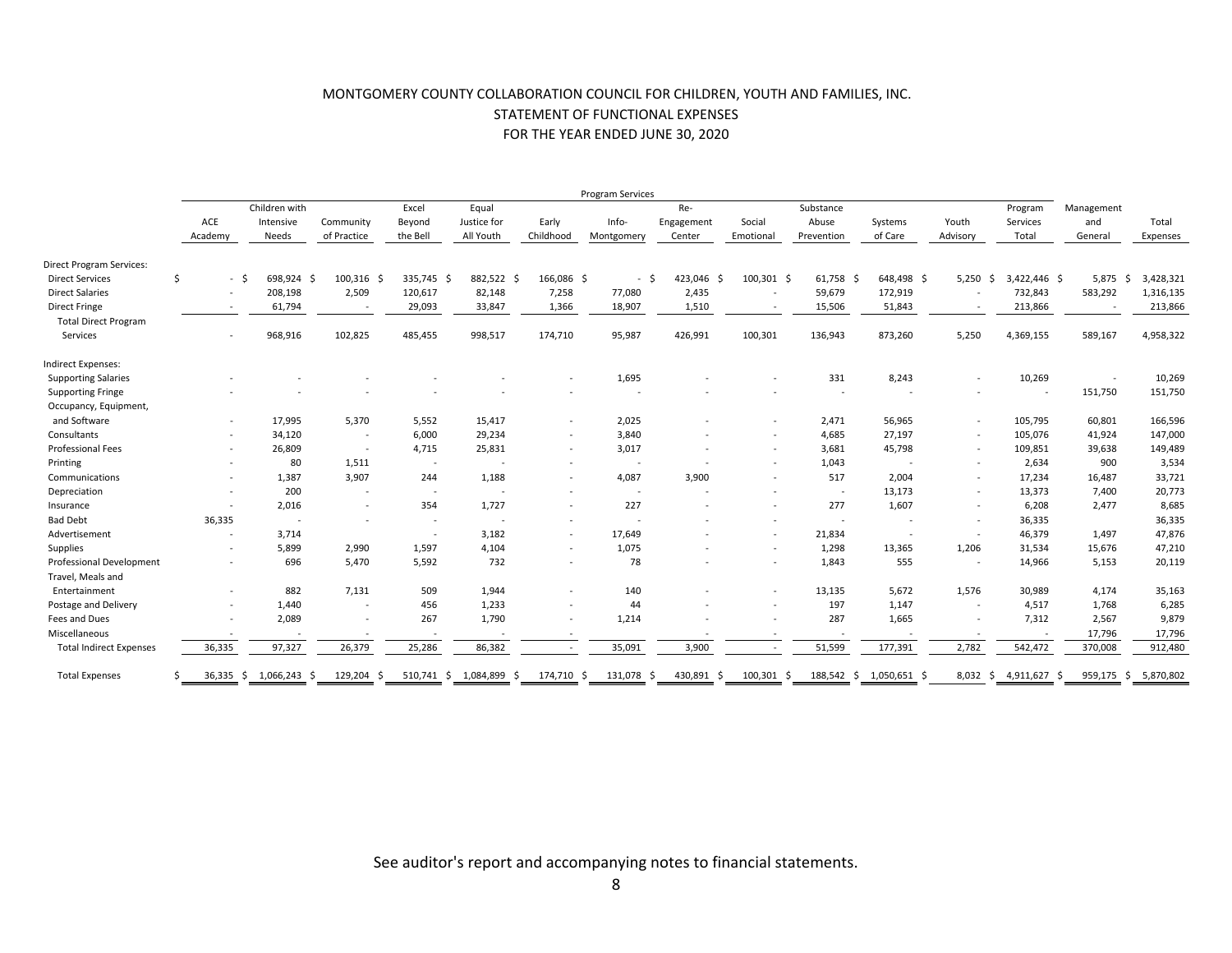# MONTGOMERY COUNTY COLLABORATION COUNCIL FOR CHILDREN, YOUTH AND FAMILIES, INC. STATEMENTS OF CASH FLOWS FOR THE YEARS ENDED JUNE 30, 2021 AND 2020

|                                                           | 2021          | 2020             |
|-----------------------------------------------------------|---------------|------------------|
| CASH FLOWS FROM OPERATING ACTIVITIES                      |               |                  |
| Change in Net Assets                                      | \$<br>121,654 | \$<br>(208, 529) |
| Adjustments to Reconcile Change in Net Assets to Net Cash |               |                  |
| Depreciation                                              | 19,111        | 20,773           |
| Change in Assets and Liabilities:                         |               |                  |
| Decrease (Increase) In Accounts Receivable                | (83, 213)     | 434,914          |
| Decrease (Increase) in Prepaid Expenses                   | 29,388        | (25, 860)        |
| Decrease (Increase) in Employee Advances                  |               |                  |
| Increase (Decrease) in Accounts Payable                   | (437, 448)    | 422,018          |
| Increase (Decrease) in Accrued Expenses                   | (72, 698)     | 77,222           |
| Increase (Decrease) in Unapplied Grant Funds              | 263,265       | 28,247           |
| Net Cash Used (Provided) by Operating Activities          | (159, 941)    | 748,785          |
| CASH FLOWS FROM INVESTING ACTIVITIES                      |               |                  |
| Purchase of Property and Equipment                        | (3,776)       | (7, 673)         |
| Net Cash Used by Investing Activities                     | (3,776)       | (7,673)          |
| CASH FLOWS FROM FINANCING ACTIVITIES                      |               |                  |
| Net Increase (Decrease) in Cash                           | (163, 717)    | 741,112          |
| Cash at Beginning of Year                                 | 1,061,675     | 320,563          |
| Cash at End of Year                                       | 897,958       | \$<br>1,061,675  |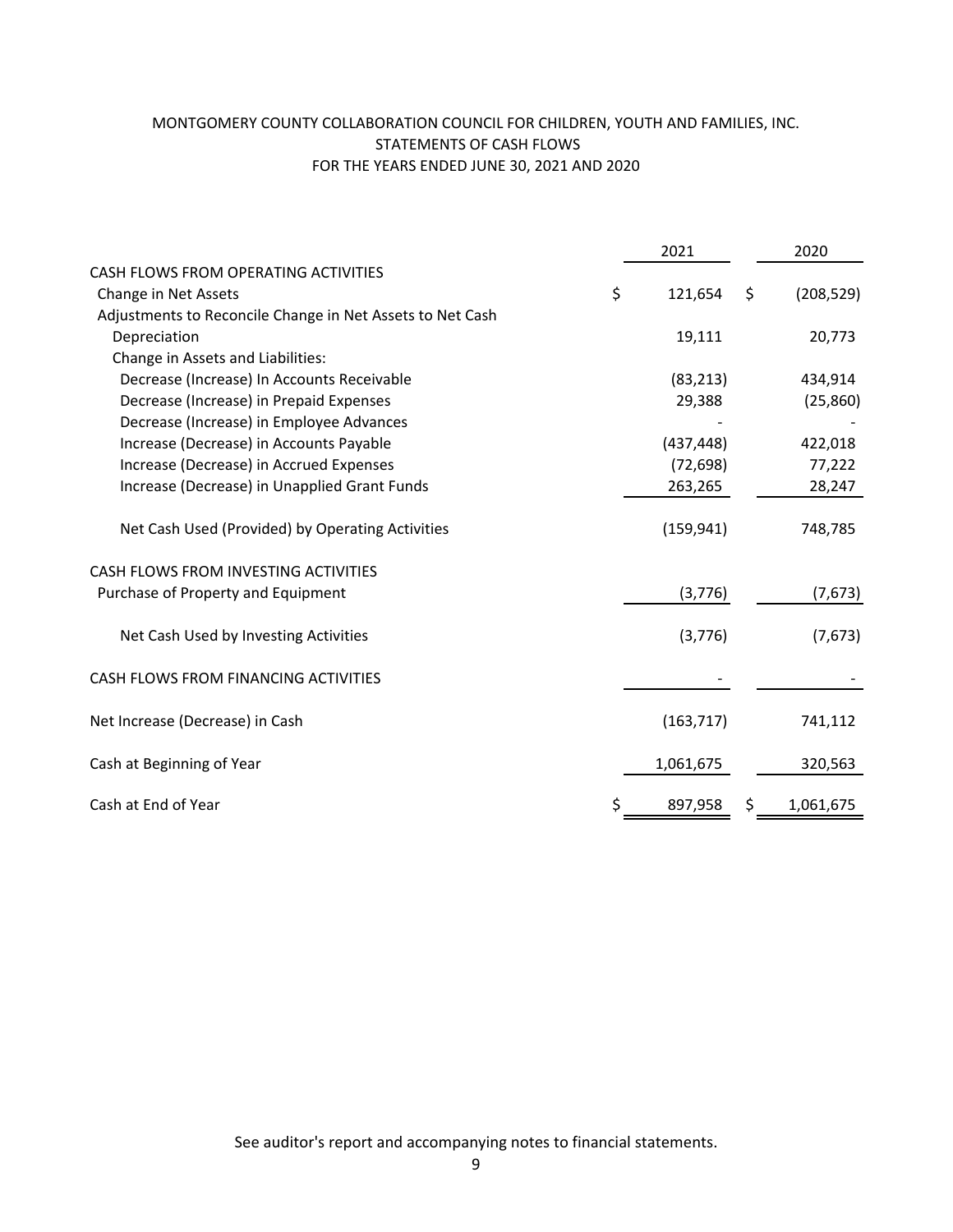## NOTE 1 ‐ ORGANIZATION

Montgomery County Collaboration Council for Children, Youth and Families, Inc. (the "Collaboration Council" or the "Organization") was organized in March 2004 as a nonprofit corporation and was designated asthe Local Management Board (LMB) for Montgomery County, Maryland effective July 1, 2004.

The Collaboration Council plans, coordinates, funds and monitors specific interagency services to improve child well-being in Montgomery County. As an LMB, the Collaboration Council has a role at the systems and program levels to engage its public and private partners, parents and others to identify needs and gaps in services and to facilitate problem solving to address the items identified. The Collaboration Council is also responsible for the implementation of programs funded under the Community Partnership Agreement (CPA) with the Governor's Office for Children, of the State of Maryland (GOC).

The programs provided by the Collaboration Council include:

*Children with Intensive Needs* – Children with intensive needs include those children who have severe emotional, behavioral and/or developmental disabilities. They require a level of intensive services that can only come from cross-agency collaboration in service planning and delivery, funding and oversight. Working with partners, the Collaboration Council works to direct parents to the most appropriate services; lead efforts to bring fragmented resources together on both the family and program levels; and build effective community‐based programs all contributing to the local system of care.

*Youth Development Community of Practice* ‐ is a county‐wide knowledge sharing and learning entity designed to provide professional development resources for youth development practitioners in Montgomery County. The entity focuses on increasing knowledge of best practices to enhance the skills of youth development practitioners, and ultimately strengthen the capacity of youth serving organizations. The YD CoP makes it possible for young people in the county to have the highest quality programs and services.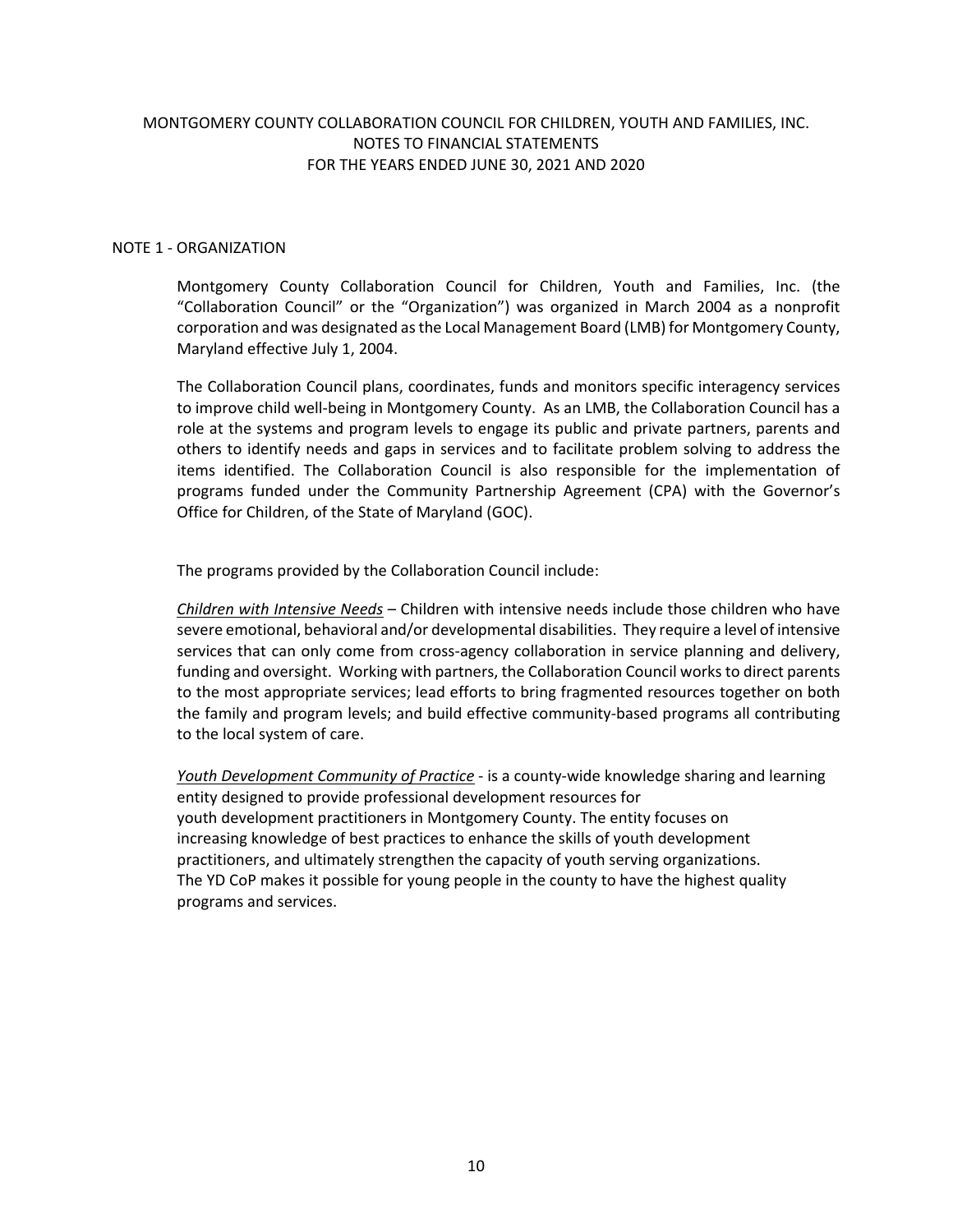## NOTE 1 ‐ ORGANIZATION (CONTINUED)

*Excel Beyond the Bell* is a public‐private partnership offering safe, quality and accessible out‐of‐ school time programs (www.excelbeyondthebell.org). Together with the Montgomery County Recreation Department, Montgomery County Public Schools and a number of community-based organizations, our comprehensive middle school program pilot has grown from serving three to eight middle schools since fall of 2010. Program quality and professional development plays an integral role in the out-of-school time system; last year over 100 organizations participated in our workshops focusing on positive youth development principles and best practices in the field.

*Equal Justice for All Youth* is our initiative that brings together both public agencies and private organizations to ensure that youth of color who have historically faced disparities receive equitable treatment within the juvenile justice and educational systems. An example of our convening ability is our role as the lead agency in the "My Brother's Keeper" initiative, launched nationally in 2014 by President Obama. We have also spearheaded the conversation and work‐ around redressing the effects of the "School to Prison Pipeline" within our school system. These actions have led to historic declines in the numbers of youth being needlessly detained before adjudication, an increased number of youths receiving support to address mental health issues and a larger presence of youth voice in meetings and decisions where they traditionally have been marginalized.

*Home Visiting* – A program that delivers home‐based parenting education and case management services to ensure that families have income support and health care among other services), so that their children, birth to 5 years, are achieving developmental milestones in safe, stable families and enter school ready to learn.

*Info‐Montgomery* is a collaborative effort of public and private agencies to provide detailed information about health, education and human service resources throughout Montgomery County, MD. It is the goal of *info‐Montgomery* to link individuals and families with services that can help.

*Re‐Engagement Center* offers young adults between the ages of 16 and 24 the opportunity to be connected to employment and GED/Diploma assistance services. Participants interact with Peer Connectors, Employment Specialists, and Educational Specialists to develop skills and be directly connected to employment and educational programs.

*SEL Girl's Mentoring Group* is a social‐emotional learning (SEL) pilot in partnership with Crittenton Services of Greater Washington in order to examine the developmental, academic and engagement impact of expanding middle school access to SEL/Mentoring-focused out of school time (OST) programs while providing resources to increase OST providers' capacity on participating youth and families.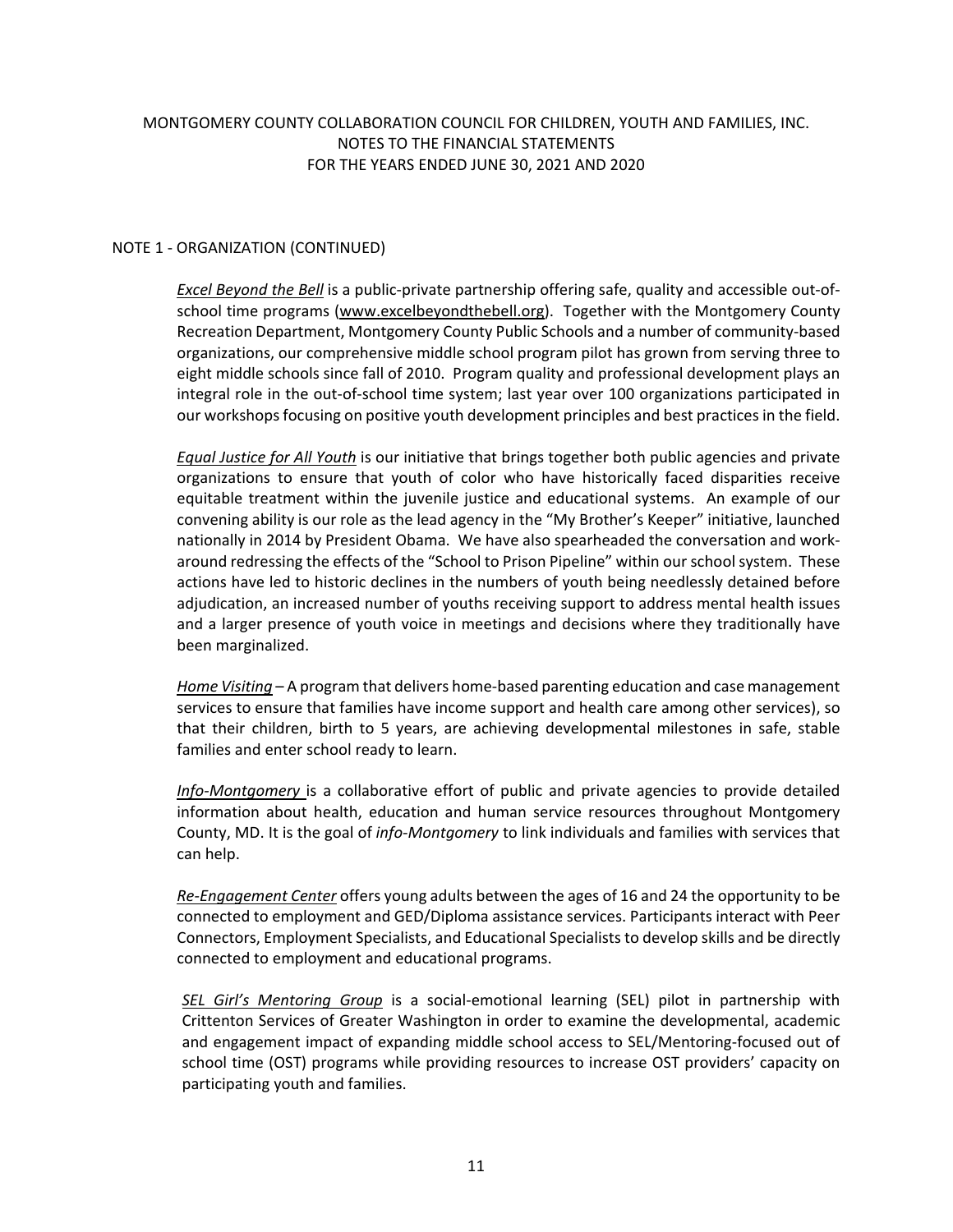## NOTE 1 ‐ ORGANIZATION (CONTINUED)

*Substance Abuse Prevention* serves as the catalyst to drive the prevention message against underage alcohol and drug use, with a focus on the current opiate epidemic in Montgomery County. A coalition of over 100 individuals representing many government, educational, public, private and faith‐based organizations, as well as citizens who have lost loved ones to fatal opiate overdoses and those who have suffered non‐fatal overdoses meet regularly to share prevention related news updates, ideas for strategies toward effective education of youth, parents, medical staff, and other audiences, while also evaluating what works, what doesn't, and what can be done more effectively. Planning efforts have led to a partnership with the Montgomery County State's Attorney's Office and Department of Health to participate in the outreach presentation of *Speak Up, Save a Life.*

*Systems of Care* is a partnership among public and private agencies in Montgomery County working together to increase the behavioral health services of children and youth. The system begins with a centralized Pathway to Services; residents can make a call and be referred to community services or to the Local Care Team of professional from over ten agencies. The Local Care Team collectively works to create a plan of care that moves children and their family towards better health.

*Youth Advisory Council* is a group of County youth ages 16 to 24 who are committed to being ambassadors for youth voice in programing. These ambassadors engage their community, show leadership, and work together to spread the mission of centering youth voice.

*Youth Sports Initiative* is a county-wide public-private partnership with the Montgomery County Council, Montgomery County Recreation Department, and Montgomery County Office of Community Use of Public Facilities to increase the equitable access to quality sports programming for all youth across the county. Funding support helps provide subsidized space to providers who, in turn, pass on fewer fees to Montgomery County youth wishing to participate in instructional or competitive sports.

*Montgomery County Community Youth Support & Engagement (MoCoCYSE*) is a county‐wide public‐private partnership with Montgomery County Council & the Montgomery County Department of Recreation to deliver community-based and located quality out-of-school time programming to school-aged youth. Programs provided direct enrichment, STEM, mentoring, wellness, social-emotional learning and arts programming as well as referrals to wraparound and wellbeing resources for participating families.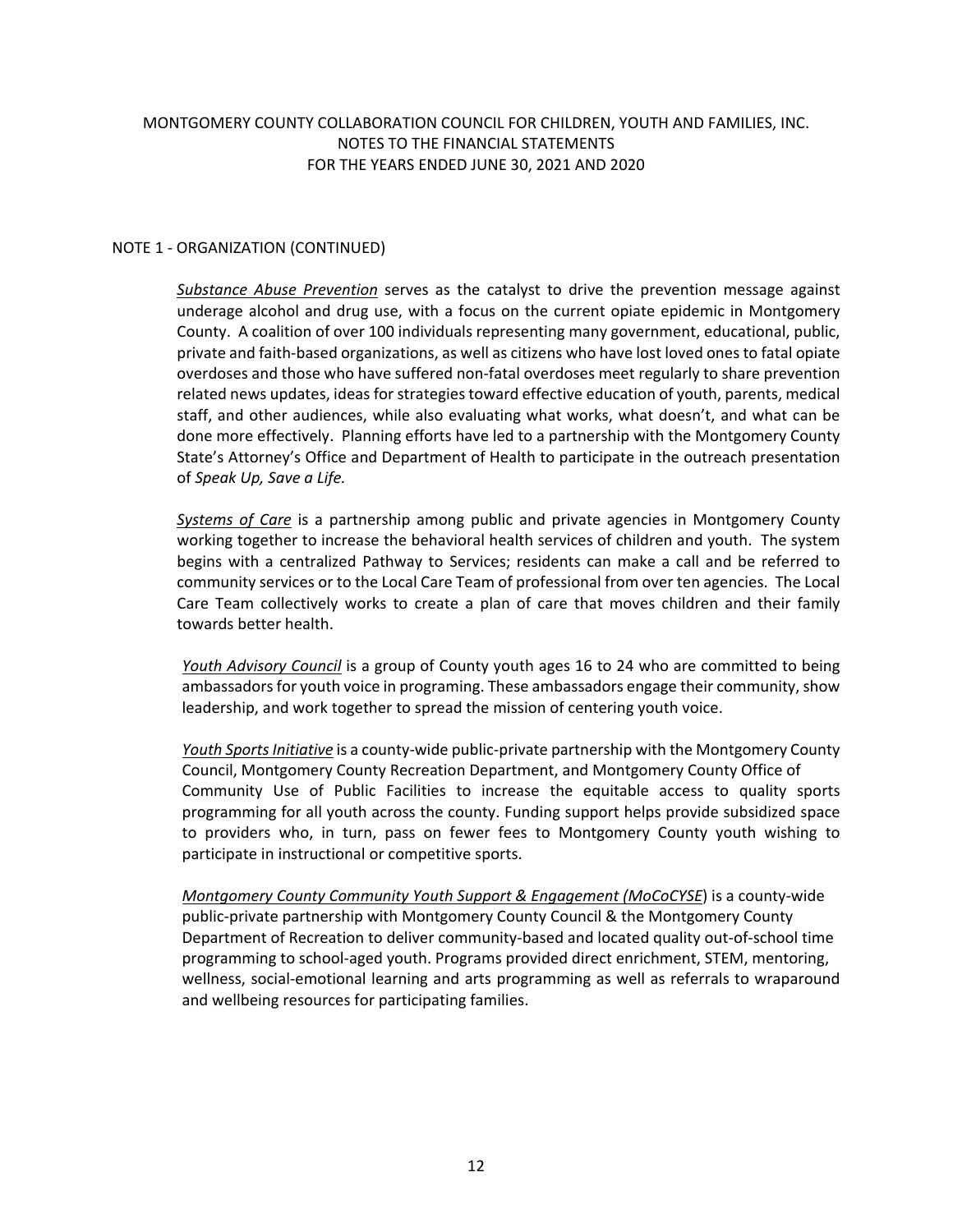## NOTE 1 ‐ ORGANIZATION

*Out‐of‐School Time Programs (OST Programs)* are programs designed to engage children and youth in services, supports and opportunities in times when schools are not in operation. OST programs include programing models such as before and after school programs, break camps, day camps, afterschool sports practices/ clinics that engage children and youth and provide safety, supervision, and provision of experiences that support children and youth's positive development.

## NOTE 2 ‐ SUMMARY OF SIGNIFICANT ACCOUNTING POLICIES

## Basis of Accounting

The financial statements of the Organization have been prepared on the accrual basis of accounting in accordance with accounting principles generally accepted in the United States of America. Accordingly, the financial statements reflect all significant receivables, payables and other liabilities.

#### Basis of Presentation

Net assets, revenues, gains, and losses are classified based on the existence or absence of donor or grantor imposed restrictions. Accordingly, net assets and changes therein are classified and reported as follows:

Net Assets Without Donor Restrictions – Net assets available for use in general operations and not subject to donor (or certain grantor) restrictions.

Net Assets With Donor Restrictions – Net assets subject to donor‐ (or certain grantor‐) imposed restrictions. Some donor-imposed restrictions are temporary in nature such as those that will be met by the passage of time or other events specified by the donor. Other donor‐imposed restrictions are perpetual in nature, where the donor stipulates that resources be maintained in perpetuity. Gifts of long‐lived assets and gifts of cash restricted for the acquisition of long‐lived assets are recognized as revenue when the assets are placed in service. Donor-imposed restrictions are released when a restriction expires, that is, when the stipulated time has elapsed, when the stipulated purpose for which the resource was restricted has been fulfilled, or both.

#### Use of Estimates

The preparation of financial statements in conformity with generally accepted accounting principles requires management to make estimates and assumptions that affect the reported amounts of assets and liabilities and disclosure of contingent assets and liabilities at the date of the financial statements and the reported amounts of revenues and expenses during the reporting period. Actual results could differ from those estimates.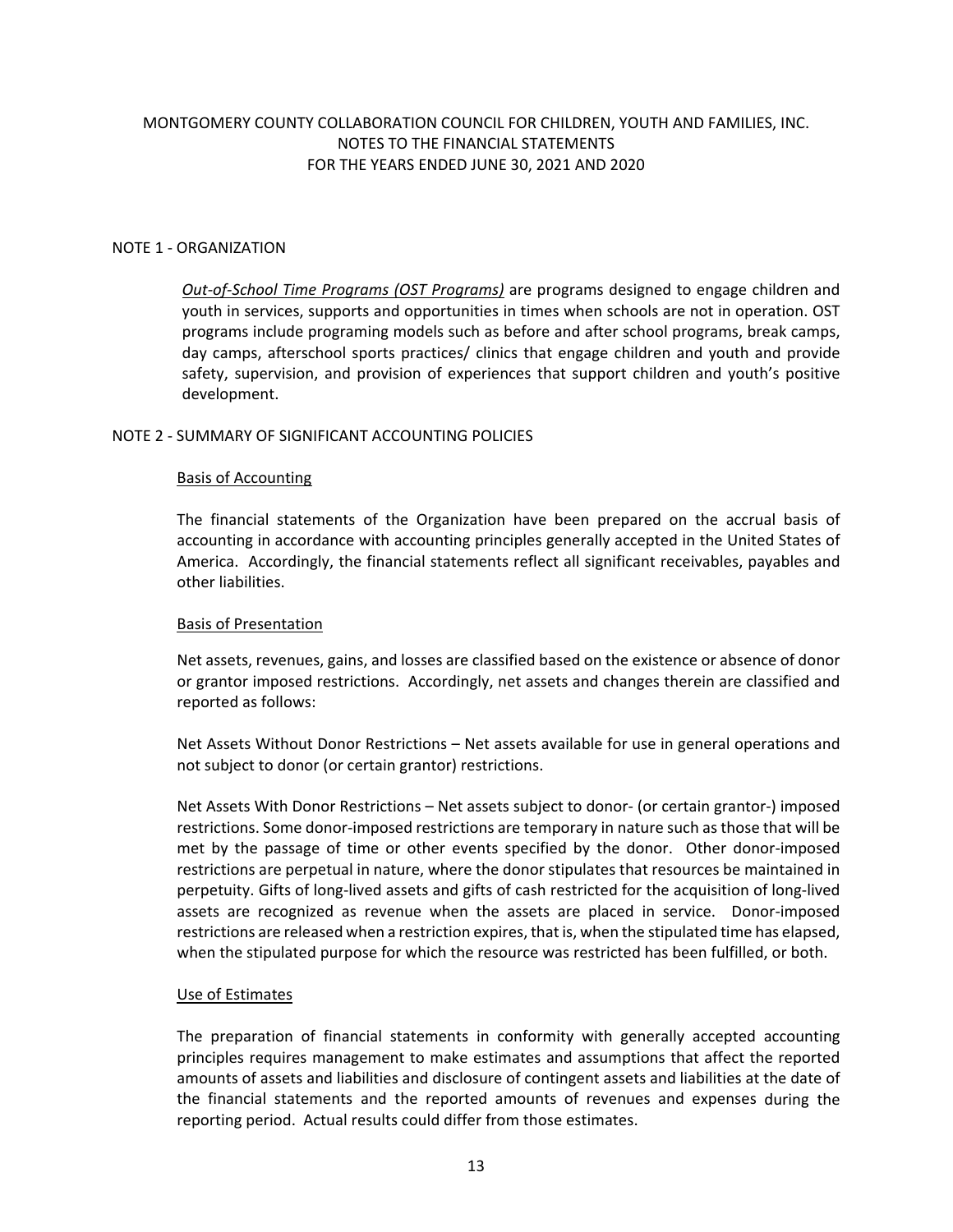## NOTE 2 ‐ SUMMARY OF SIGNIFICANT ACCOUNTING POLICIES (CONTINUED)

## Cash and Cash Equivalents

For the purpose of the statements of cash flows, the Organization considers cash on hand, cash on deposit with banks and in money markets, and all highly liquid investments with an initial maturity of three months or less to be cash equivalents.

## Accounts Receivable

Receivables are stated at amounts estimated by management to be the net realizable value. The Collaboration Council charges off accounts receivable when it becomes apparent based upon age or circumstances that the amounts will not be collected.

## Allowance for Doubtful Accounts

The allowance for doubtful accounts is established through charges to the provision for bad debts. The Organization evaluates the adequacy of the allowance for doubtful accounts on a periodic basis. The evaluation includes historical trends in collections and write-offs, management's judgement of the probability of collecting accounts and management's evaluation of business risks. Management estimates that as of June 30, 2021 and 2020, there was no allowance for doubtful accounts necessary.

## Property and Equipment

Property and equipment are recorded at cost. The cost of maintenance and repairs is recorded as an expense when incurred. The Organization capitalizes major acquisitions of \$3,000 or more with useful lives greater than a year.

Depreciation is calculated using the straight line method over the estimated useful lives of three years for furniture and equipment. Depreciation expense for the years ended June 30, 2021 and 2020 was \$19,111 and \$20,773, respectively.

## Revenue Recognition

Contributions are recognized as revenue when received or when an unconditional promise to give has been received and sufficient documentation exists. All contributions are considered to be available for general use unless specifically restricted by the donor. Amounts received that are designated for future periods or restricted by the donor for specific purposes are reported as support with donor restrictions that increases those net asset classes. When a donor restriction expires, that is, when a stipulated time restriction ends or a purpose restriction is accomplished, net assets with donor restrictions are reclassified to net assets without donor restrictions and reported in the statements of activities as net assets released from restrictions.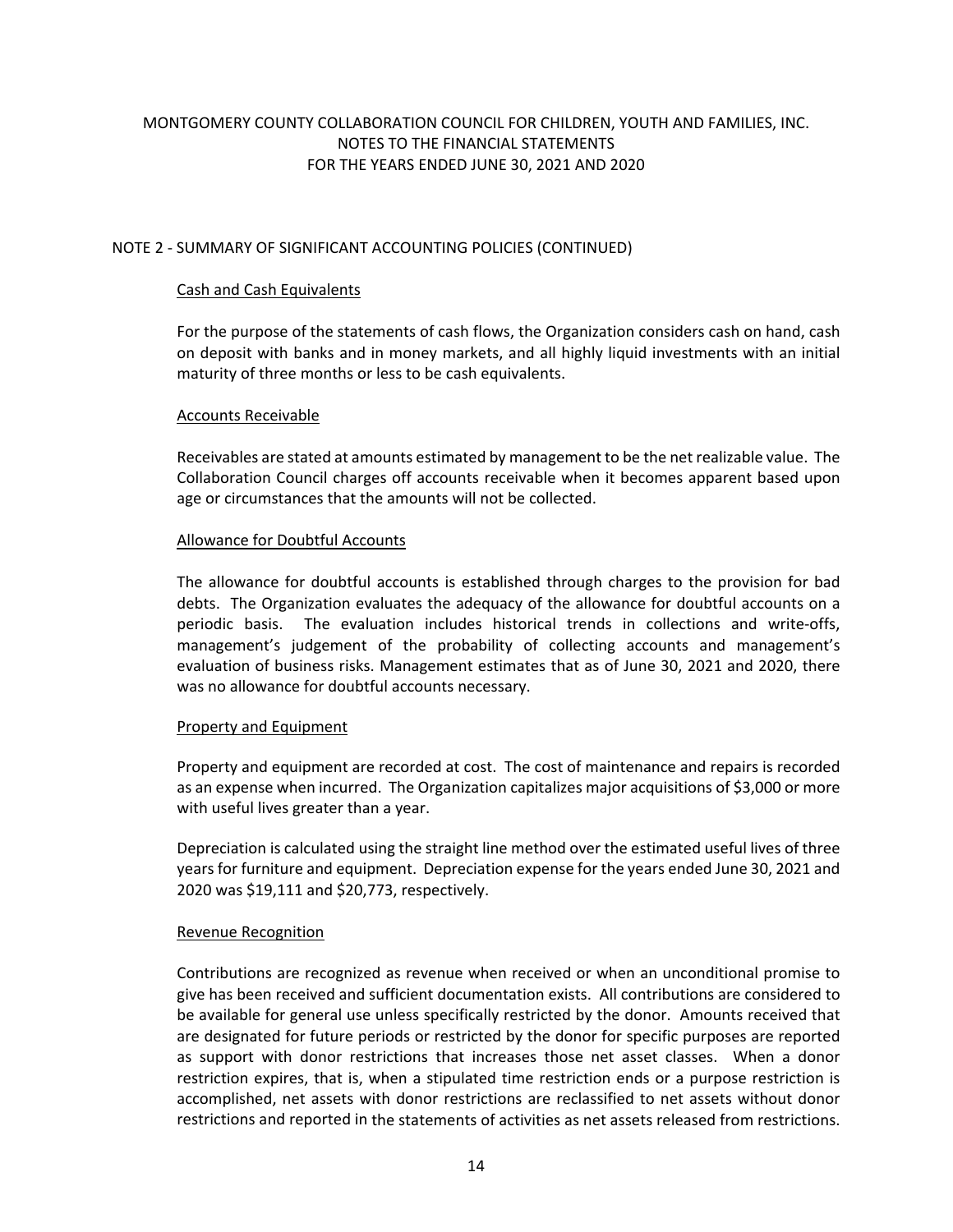## NOTE 2 ‐ SUMMARY OF SIGNIFICANT ACCOUNTING POLICIES (CONTINUED)

#### Revenue Recognition (Continued)

Donor restricted contributions whose restrictions are met in the same reporting period, are reported as support without donor restrictions.

#### Income Taxes

The Organization is exempt from federal income taxes under Section  $501(c)(3)$  of the Internal Revenue Code and, therefore, has made no provision for federal income taxes in the accompanying financial statements. In addition, the Organization has been determined by the Internal Revenue Service not to be a "private foundation" within the meaning of Section 509(a) of the Internal Revenue Code. There was no unrelated businessincome for the years ended June 30, 2021 and 2020. The Organization's informational return filings are subject to audit by the Internal Revenue Service, generally for three years after filing.

## Allocation of Expenses

The costs of providing the various programs and other activities have been summarized on a functional basis in the accompanying statements of activities. Accordingly, certain costs have been allocated among the programs and supporting services benefited.

The statements of functional expenses present expenses by function and natural classification. Expenses directly attributable to a specific functional area of the Organization are reported as expenses of those functional areas. Expenses which benefit more than one function are allocated on a reasonable basis that is consistently applied; the basis of allocation is estimates of time and effort maintained by each employee.

The Management and General expenses of \$746,161 on the statement of functional expenses include expenses for programs funded through the Governor's Office of Crime Preservation, Youth and Victim Services (GOCPYVS).

#### Subsequent Events

The Organization evaluated subsequent events through the date that the financial statements were available to be issued. The Organization is not aware of any significant events that occurred subsequent to the statement of financial position date but prior to October 26, 2021 that would have a material impact on the financial statements.

#### NOTE 3 ‐ LINE OF CREDIT

The Organization has a line of credit with a maximum borrowing of \$100,000. Interest is payable monthly at the prime rate plus 2.0%, with a minimum rate of 5.59%.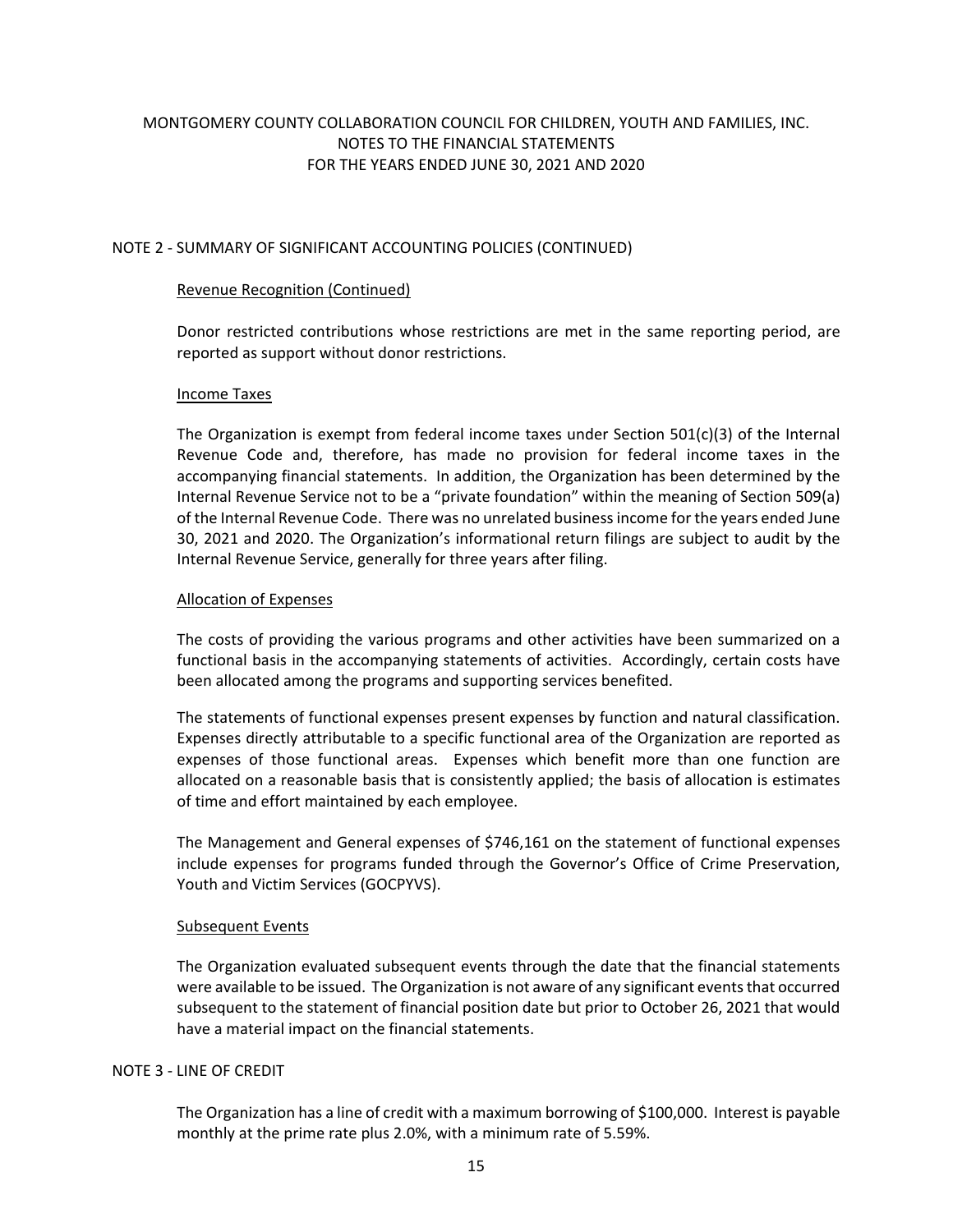#### NOTE 3 – LINE OF CREDIT (CONTINUED)

The line is secured by the Organization's assets. As of June 30, 2021, and 2020, there was no outstanding balance on the line. Per the agreement, there is no end date unless both parties agree to terminate the agreement in writing.

#### NOTE 4 ‐ RETIREMENT PLAN

The Collaboration Council has a 401(k) retirement plan covering substantially all of the employees of the Organization. Employees may make elective deferrals into the plan. In addition, employer contributions into the plan may be made at the discretion of the Board of Directors. The Collaboration Council's contribution to the 401(k) plan during the years ended June 30, 2021 and 2020 was \$59,309 and \$46,704, respectively.

## NOTE 5 ‐ OPERATING LEASES

The Collaboration Council leases office space and equipment under non‐cancelable leases through September 2022. Rent expense under these office and equipment leases for the years ended June 30, 2021 and 2020 was \$132,768 and \$135,816, respectively, and has been included as part of occupancy and equipment leases in the statement of functional expenses.

The Collaboration Council has agreed to relocate from its current location and lease a new office space at 1803 Research Blvd. This lease will commence June 30, 2021 and shall last five years from the current lease expiration date of September 30, 2022.

Minimum future rental payments under non‐cancelable leases as of June 30, are:

| 2022  | \$  | 136,419 |
|-------|-----|---------|
| 2023  |     | 140,171 |
| 2024  |     | 144,025 |
| 2025  |     | 147,986 |
| 2026  |     | 152,056 |
|       |     |         |
| Total | \$. | 720,657 |

#### NOTE 6 ‐ CONTINGENCIES

The Collaboration Council receives a substantial portion of its revenue from state and local governments, certain of which are subject to audit by the appropriate governmental agencies. Until all audits have been completed and final settlements reached through June 30, 2021, there exists a contingent liability to refund any amounts received in excess of allowable costs. Management of the Collaboration Council is of the opinion that no significant liability will result from these audits, if any.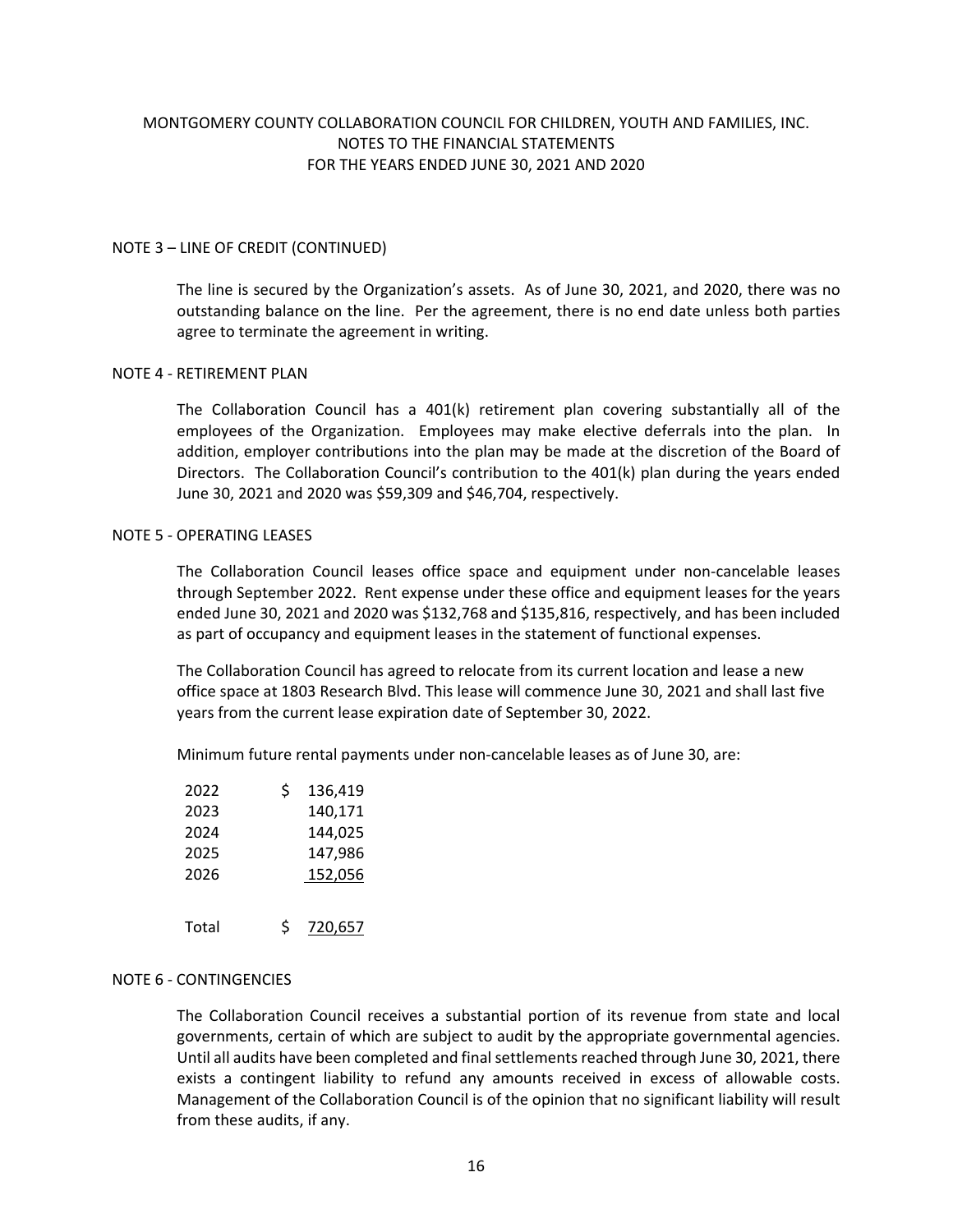## NOTE 7 ‐ CONCENTRATIONS

The Federal Deposit Insurance Corporation (FDIC) insures accounts up to \$250,000 at each institution. At June 30, 2021, Collaboration Council had no cash balances that exceeded the FDIC limits, since they use a sweep account to diminish any loss.

The Council has not experienced any losses in such accounts and does not believe it is exposed to any significant risk on cash and cash equivalents.

The Collaboration Council receives a substantial portion of its revenue from state and local governments. The Organization is heavily reliant on funding from State, County, and Federal appropriations. In the event that appropriations are reduced, there will be an impact on the Collaboration Councils ability to carry out its missions and programs. The table below shows the percentage of revenue associated with these sources:

| Source                      | 2021 | 2020 |
|-----------------------------|------|------|
| <b>State of Maryland</b>    | 40%  | 36%  |
| Montgomery County, Maryland | 55%  | 45%  |
| <b>Federal Funds</b>        | 5%   | 19%  |

The Organization's accounts receivable is concentrated with the federal, state, and local governments. The table below shows the percentage of accounts receivable associated with these sources:

| Source                      | 2021 | 2020 |
|-----------------------------|------|------|
| State of Maryland           | 23%  | 25%  |
| Montgomery County, Maryland | 77%  | 28%  |
| <b>Federal Government</b>   | በ%   | 47%  |

#### NOTE 8 ‐ LIQUIDITY AND AVAILABILITY

The Organization maintains a policy of structuring its financial assets to be available as its general expenditures, liabilities, and other obligations come due. When necessary the Organization may draw on its line of credit to meet general expenditures.